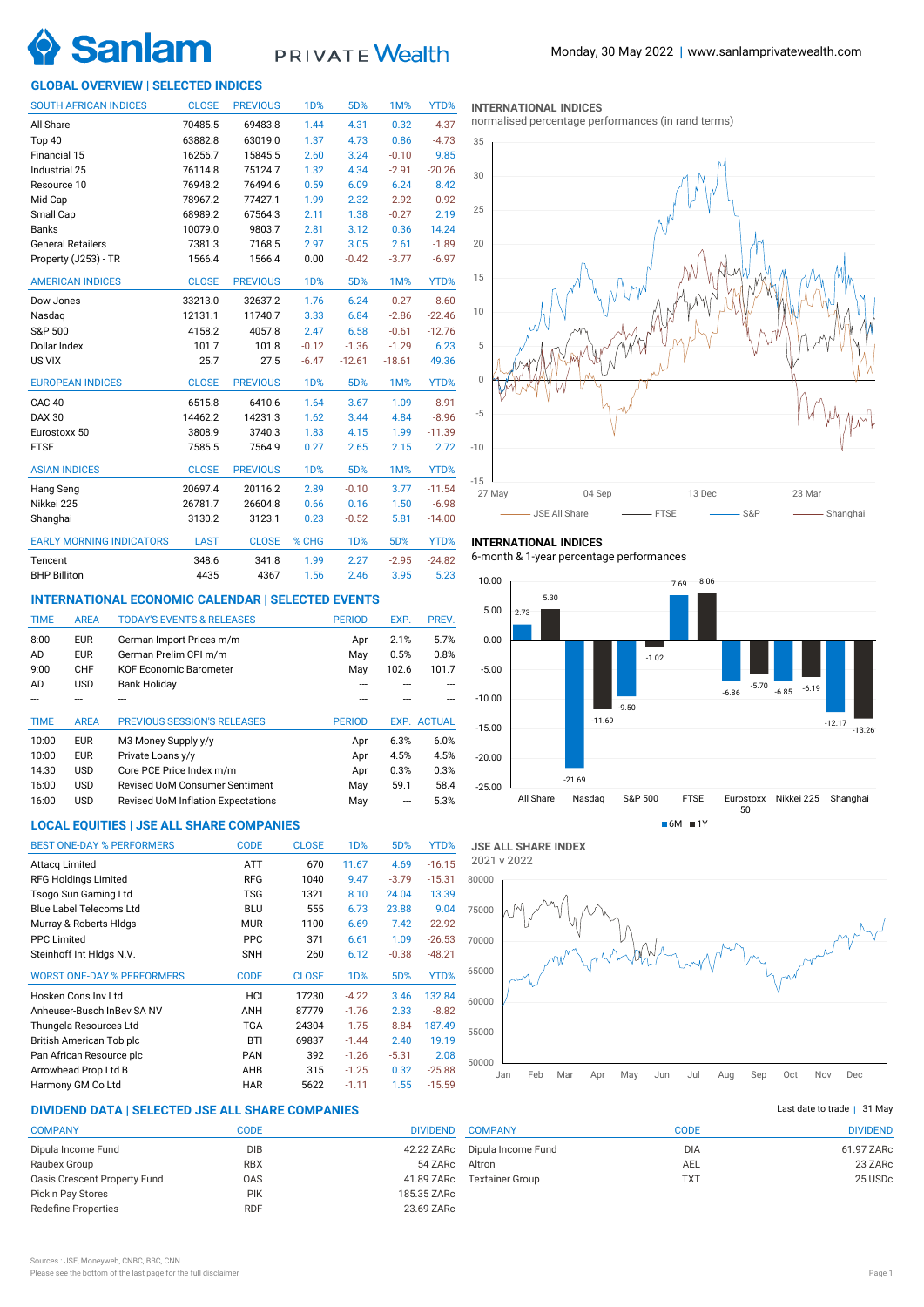| <b>COMPANY</b>                      | <b>CLOSE</b> | <b>PREVIOUS</b> | 1D%     | 5D%     | 1M%      | YTD%     |
|-------------------------------------|--------------|-----------------|---------|---------|----------|----------|
| Absa Group                          | 17297        | 16809           | 2.90    | 4.48    | 1.91     | 13.39    |
| Anglo                               | 74926        | 74269           | 0.88    | 7.17    | 13.80    | 14.97    |
| Angloplat                           | 167258       | 168810          | $-0.92$ | 7.88    | 2.27     | $-7.94$  |
| Anglo Gold Ashanti                  | 27690        | 27840           | $-0.54$ | $-0.03$ | $-13.88$ | $-15.76$ |
| Anheuser-Busch Inbev                | 87779        | 89351           | $-1.76$ | 2.33    | $-5.39$  | $-8.82$  |
| <b>Bhp Group Plc</b>                | 49408        | 47777           | 3.41    | $-6.81$ | $-2.85$  | 4.15     |
| <b>Bid Corp</b>                     | 33398        | 32879           | 1.58    | 5.46    | 3.32     | 2.31     |
| <b>British American Tobacco Plo</b> | 69837        | 70860           | $-1.44$ | 2.40    | 5.69     | 19.19    |
| Compagnie Financiere                | 16895        | 16310           | 3.59    | 12.87   | $-6.70$  | $-30.00$ |
| Capitec                             | 214631       | 210090          | 2.16    | $-0.17$ | $-4.15$  | 5.22     |
| Discovery                           | 14118        | 13823           | 2.13    | 2.02    | $-10.48$ | $-1.66$  |
| Firstrand                           | 6875         | 6722            | 2.28    | 2.63    | 0.66     | 13.08    |
| Goldfields                          | 18522        | 18340           | 0.99    | 4.99    | $-11.80$ | 6.36     |
| Glencore Plc                        | 10346        | 10299           | 0.46    | 5.10    | 12.10    | 27.49    |
| Implats                             | 21269        | 21359           | $-0.42$ | 9.45    | 8.90     | $-5.47$  |
| Kumba Iron Ore                      | 55078        | 53205           | 3.52    | 8.37    | 15.61    | 19.71    |
| Mondi Plc                           | 30489        | 30499           | $-0.03$ | 4.35    | 3.70     | $-22.84$ |
| Mtn Group                           | 16376        | 16240           | 0.84    | $-0.97$ | $-4.77$  | $-4.07$  |
| Naspers-N                           | 158637       | 160019          | $-0.86$ | $-1.08$ | 5.76     | $-35.83$ |
| Prosus Nv                           | 75692        | 76106           | $-0.54$ | $-0.76$ | 5.64     | $-42.21$ |
| Stanbank                            | 16820        | 16255           | 3.48    | 4.52    | 0.11     | 20.13    |
| Shoprite                            | 21161        | 20800           | 1.74    | 3.48    | $-8.42$  | 1.31     |
| Sanlam                              | 6643         | 6546            | 1.48    | 5.75    | $-2.77$  | 11.91    |
| Sasol                               | 40394        | 40500           | $-0.26$ | 2.65    | 10.14    | 55.96    |
| Sibanye Stillwater                  | 5041         | 4998            | 0.86    | 9.23    | $-6.80$  | 2.67     |
| Vodacom Group                       | 14492        | 14370           | 0.85    | 0.03    | $-4.46$  | 7.65     |

### **LOCAL INDICES**

1-year & 3-year percentage performances





### **EXPECTED COMPANY REPORTING SCHEDULE**

| <b>COMPANY</b>         | <b>CODE</b> | <b>RELEASE</b> | <b>DATE</b>  |
|------------------------|-------------|----------------|--------------|
| Visual International   | VIS         | Final          | 30 May       |
| Buffalo Coal           | <b>BUC</b>  | Quarterly      | 30 May       |
| <b>Adcorp Holdings</b> | <b>ADR</b>  | Final          | 30 May       |
| <b>Famous Brands</b>   | <b>FBR</b>  |                | Final 31 May |
| Huge Group             | <b>HUG</b>  | Final          | 31 May       |

### **BANK AND OTHER SELECTED PREFERENCE SHARES**

| <b>COMPANY</b>          | <b>CODE</b> | <b>CLOSE</b> | <b>CLEAN YIELD</b> | APPROX. NXT. LDT |
|-------------------------|-------------|--------------|--------------------|------------------|
| <b>Invested Limited</b> | <b>INPR</b> | 9800         | 6.90               | 08 Jun '22       |
| Standard Bank           | <b>SBPP</b> | 9125         | 7.11               | 07 Sep '22       |
| <b>Firstrand Bank</b>   | <b>FSRP</b> | 9412         | 6.76               | 24 Aug '22       |
| Absa                    | ABSP        | 84245        | 6.88               | 14 Sep '22       |
| Capitec                 | CPIP        | 10999        | 6.33               | 14 Sep '22       |
| Steinhoff               | <b>SHFF</b> | 8000         | 8.87               | 19 Oct '22       |
| Grindrod                | GNDP        | 8625         | 8.76               | 20 Sep '22       |
| Netcare                 | <b>NTCP</b> | 8299         | 8.33               | 02 Nov '22       |
| Discovery               | <b>DSBP</b> | 9555         | 8.76               | 20 Sep '22       |
| Invicta                 | <b>IVTP</b> | 8700         | 10.66              | 22 Jun '22       |

### SELECTED HEADLINES

Johannesburg-listed stocks closed in positive territory, with the All-Share index rising 1.4% and the Top-40 index also 1.4% higher. Last week was relatively light for South African economic data, with the rand often trading at the mercy of global market moves. This week is busier on the domestic data front, with releases like the April budget balance, first-quarter unemployment numbers and whole-economy purchasing managers' index due.



### **SENS ANNOUNCEMENTS**

SELECTED HEADLINES

**PEPKOR HOLDINGS LIMITED – Interim Results For The Six Months Ended 31 March 2022** Despite a high base in the comparable period, Pepkor achieved another commendable set of results for the six-month period ended 31 March 2022 (the period). The group's defensive business model and unparalleled position within the South African discount and value sectors continue to drive growth and underpin resilient performance in an increasingly challenging operating environment. Revenue growth was muted, impacted by a high base and a product mix change in the Flash business. Revenue growth, however, strengthened during the second quarter. On a two-year comparable basis (compared to the six months ended 31 March 2020) the group achieved exceptional sales growth of 15.4%, underpinned by substantial market share gains across various product categories. This further entrenched Pepkor's leading position in the discount and value sectors. Profitability remained strong with headline earnings per share (HEPS) increasing by 28.3% to 91.5 cents and includes a non-recurring benefit from the implementation of the Steinhoff International Holdings N.V. (Steinhoff) global settlement, as described in more detail below. Normalised HEPS, which excludes this non-recurring benefit, increased by 12.1% to 79.9 cents. The group generated cash of R4.1 billion during the period with cash sales accounting for 93% of group sales. The group's ability to achieve ongoing organic growth is evidenced by its robust store expansion programme. During the period under review 144 new stores were opened (108 stores on a net basis). The group retail footprint comprised 5 708 stores as at 31 March 2022. The group is very pleased with the solid performance for the first half of the 2022 financial year, based on a stronger second quarter and even more so when considering performance on a two- year basis, which eliminates volatility caused by COVID-19.

### Move | 2.97% Open | 2070c Close | 2078c High | 2103c Low | 2063c

### **HOSKEN CONSOLIDATED INVESTMENTS LIMITED – Updated Trading Statement**

Shareholders are referred to the Company's previous trading statements on SENS on 25 and 26 May 2022. The Company wishes to revise its previous guidance and advise that a reasonable degree of certainty exists that for the year ended 31 March 2022, it will report basic earnings (profit) per share of between 2 444.1 cents and 2 697.1 cents, as compared to a restated basic loss per share of 1 265.1 cents for the prior year. The Company expects headline earnings (profit) per share of between 1 292.5 cents and 1 350.0 cents, as compared to headline earnings (profit) per share of 287.7 cents for the prior year.

Move | -4.22% Open | 18201c Close | 17230c High | 19590c Low | 16872c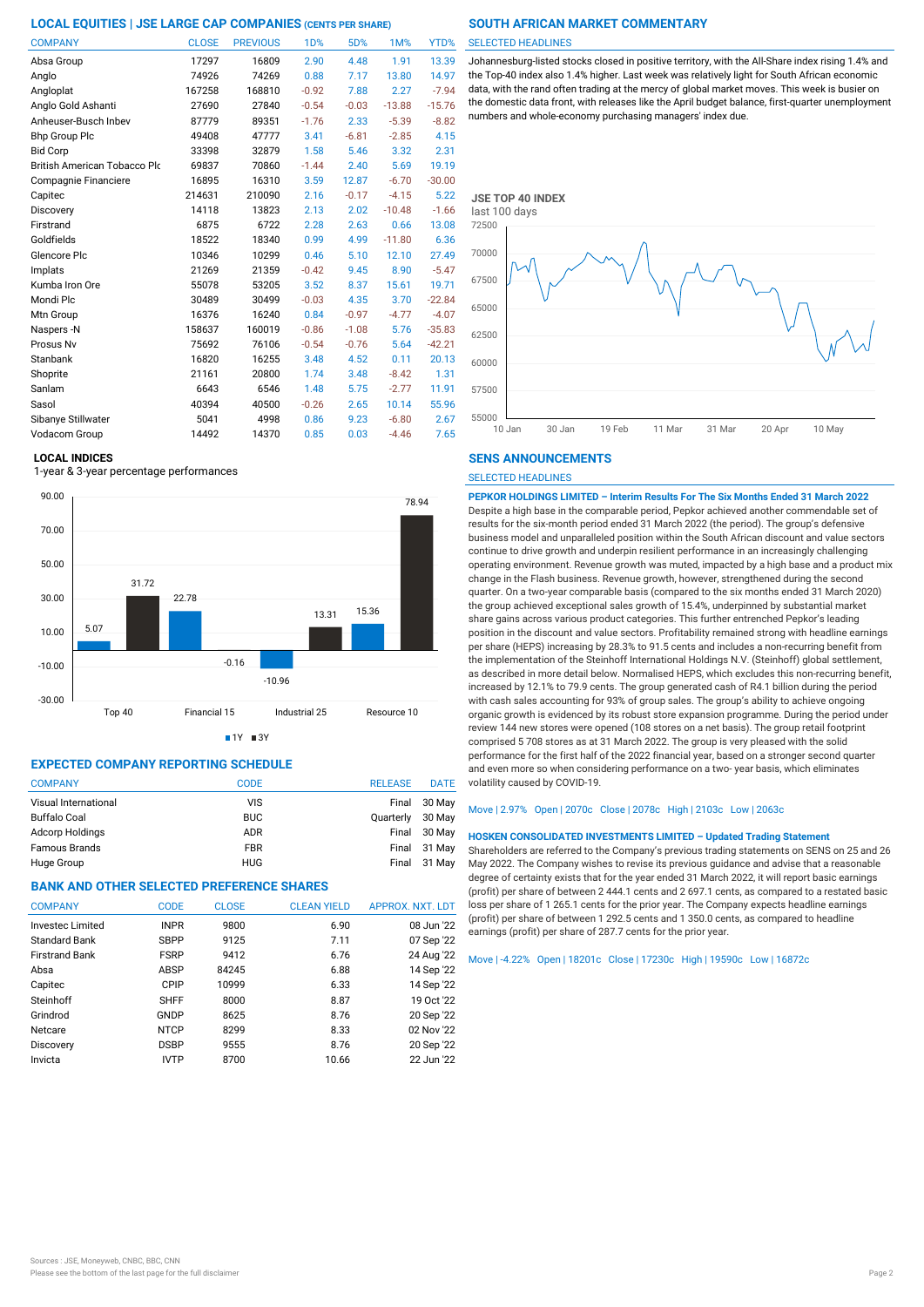**LOCAL EQUITIES | JSE MID CAP COMPANIES (CENTS PER SHARE) LOCAL EQUITIES | JSE SMALL CAP COMPANIES (CENTS PER SHARE)**

| <b>COMPANY</b>         | <b>CODE</b>              | <b>CLOSE</b> | <b>PREVIOUS</b> | 1 <sub>D</sub> % | 1M%             | YTD%            | <b>COMPANY</b>                  | <b>CODE</b>              | <b>CLOSE</b> | <b>PREVIOUS</b> | 1D%          | 1M%                 | YTD%                |
|------------------------|--------------------------|--------------|-----------------|------------------|-----------------|-----------------|---------------------------------|--------------------------|--------------|-----------------|--------------|---------------------|---------------------|
| Aspen                  | <b>APN</b>               | 15925        | 15928           | $-0.02$          | $-6.27$         | $-29.05$        | Advtech                         | ADH                      | 1819         | 1767            | 2.94         | 4.24                | 3.47                |
| African Rainbow        | ARI                      | 25277        | 24786           | 1.98             | 6.31            | 9.32            | Altron                          | <b>AEL</b>               | 893          | 872             | 2.41         | 9.84                | $-2.40$             |
| Avi                    | AVI                      | 6611         | 6499            | 1.72             | $-4.41$         | $-10.54$        | Aeci                            | AFE                      | 10291        | 10159           | 1.30         | 1.59                | $-8.12$             |
| Barworld               | <b>BAW</b>               | 9441         | 9304            | 1.47             | $-17.39$        | $-37.21$        | <b>Alexander Forbes</b>         | AFH                      | 417          | 415             | 0.48         | $-9.35$             | $-7.13$             |
| <b>Bidvest Group</b>   | <b>BVT</b>               | 20950        | 20233           | 3.54             | $-3.38$         | 10.58           | Afrimat                         | AFT                      | 6165         | 5850            | 5.38         | $-4.27$             | 7.35                |
| Capco                  | CCO                      | 3121         | 3100            | 0.68             | $-0.83$         | $-13.86$        | Arrowhead Prop                  | AHB                      | 315          | 319             | $-1.25$      | $-7.08$             | $-25.88$            |
| Clicks Group           | CLS                      | 29221        | 28942           | 0.96             | $-8.99$         | $-7.39$         | African Rainbow Cap.            | AIL                      | 645          | 650             | $-0.77$      | 3.53                | $-5.15$             |
| Coronation             | <b>CML</b>               | 3788         | 3735            | 1.42             | $-8.50$         | $-27.90$        | Adcock Ingram                   | AIP                      | 5220         | 5200            | 0.38         | $-1.97$             | 3.47                |
| Dis-Chem               | <b>DCP</b>               | 3503         | 3454            | 1.42             | $-6.56$         | $-1.10$         | Astral                          | ARL                      | 18582        | 18764           | $-0.97$      | 25.94               | 7.63                |
| Distell Group          | DGH                      | 17396        | 17280           | 0.67             | 0.50            | 3.06            | Attacq                          | <b>ATT</b>               | 670          | 600             | 11.67        | $-2.05$             | $-16.15$            |
| Drdgold                | <b>DRD</b>               | 1031         | 1040            | $-0.87$          | $-19.95$        | $-21.89$        | <b>Brait</b>                    | <b>BAT</b>               | 405          | 391             | 3.58         | 0.25                | $-10.40$            |
| Exxaro Resources       | <b>EXX</b>               | 20631        | 20445           | 0.91             | $-2.04$         | 34.96           | <b>Blue Label Telecoms</b>      | <b>BLU</b>               | 555          | 520             | 6.73         | 2.40                | 9.04                |
| Fortress Reit A        | FFA                      | 1187         | 1173            | 1.19             | $-4.89$         | $-5.04$         | <b>Bytes Technology</b>         | <b>BYI</b>               | 8726         | 8400            | 3.88         | $-3.04$             | $-28.50$            |
| <b>Fortress Reit B</b> | FFB                      | 395          | 390             | 1.28             | 17.21           | 21.54           | City Lodge Hotels               | <b>CLH</b>               | 426          | 430             | $-0.93$      | $-9.36$             | $-21.26$            |
| Growthpoint            | GRT                      | 1400         | 1364            | 2.64             | 0.94            | $-8.91$         | Curro                           | COH                      | 1005         | 975             | 3.08         | $-3.64$             | $-19.28$            |
| Harmony Gold           | <b>HAR</b>               | 5622         | 5685            | $-1.11$          | $-11.88$        | $-15.59$        | Cashbuild                       | CSB                      | 26398        | 26193           | 0.78         | $-6.39$             | 1.15                |
| Investec               | INL                      | 9228         | 8920            | 3.45             | $-2.71$         | 5.40            | Datatec                         | <b>DTC</b>               | 3748         | 3711            | 1.00         | $-0.90$             | $-2.65$             |
| Investec               | <b>INP</b>               | 9180         | 8825            | 4.02             | $-1.92$         | 5.89            | Emira                           | <b>EMI</b>               | 980          | 936             | 4.70         | $-6.40$             | 3.16                |
| Italtile               | <b>ITE</b>               | 1547         | 1482            | 4.39             | $-7.14$         | $-7.92$         | Epp N.V                         | EPP                      | 1236         | 1236            | 0.00         | 0.00                | 5.19                |
| Libhold                | LBH                      | 10422        | 10422           | 0.00             | 0.00            | 10.24           | <b>Equites Property Fund</b>    | EQU                      | 1932         | 1905            | 1.42         | $-10.64$            | $-15.96$            |
| Life Healthcare        | LHC                      | 1889         | 1882            | 0.37             | $-14.52$        | $-21.39$        | Famous Brands                   | FBR                      | 5712         | 5638            | 1.31         | $-5.59$             | $-26.92$            |
| Multichoice Group      | <b>MCG</b>               | 13099        | 13170           | $-0.54$          | 1.69            | 7.34            | Grindrod                        | GND                      | 774          | 750             | 3.20         | 17.27               | 56.36               |
| Mediclinic Int.        | MEI                      | 7550         | 7470            | 1.07             | 0.64            | 10.93           | Hci                             | HCI                      | 17230        | 17990           | $-4.22$      | 38.36               | 132.84              |
| Montauk Renewables     | <b>MKR</b>               | 19970        | 19718           | 1.28             | 29.05           | 16.10           | Hudaco                          | HDC                      | 14500        | 14070           | 3.06         | 0.63                | 9.97                |
| Mr Price Group         | <b>MRP</b>               | 20363        | 20079           | 1.41             | $-8.20$         | 2.07            | <b>Hammerson Plc</b>            | <b>HMN</b>               | 550          | 543             | 1.29         | $-7.09$             | $-23.50$            |
| Momentum               | <b>MTM</b>               | 1557         | 1525            | 2.10             | $-5.81$         | $-17.84$        | Hyprop                          | <b>HYP</b>               | 3613         | 3470            | 4.12         | 0.53                | $-3.01$             |
| Ninety One Plc         | N91                      | 4519         | 4426            | 2.10             | $-12.42$        | $-21.38$        | Investec Australia Prop.        | <b>IAP</b>               | 2099         | 2075            | 1.16         | $-2.73$             | 9.21                |
| Nedbank                | <b>NED</b>               | 22028        | 21304           | 3.40             | 1.41            | 25.86           | Investec Prop Fund              | IPF                      | 1210         | 1184            | 2.20         | $-0.82$             | $-2.42$             |
| Northam Platinum       | <b>NHM</b>               | 18588        | 18650           | $-0.33$          | 8.38            | $-11.27$        | Imperial                        | <b>IPL</b>               | 6595         | 6595            | 0.00         | 0.00                | 3.06                |
| Nepi Rockcastle Plc    | <b>NRP</b>               | 9655         | 9446            | 2.21             | 2.22            | $-8.92$         | Jse                             | <b>JSE</b>               | 10974        | 10829           | 1.34         | $-2.02$             | $-2.02$             |
| Netcare                | <b>NTC</b>               | 1535         | 1491            | 2.95             | $-1.29$         | $-3.34$         | Kap Industrial                  | KAP                      | 470          | 448             | 4.91         | $-3.09$             | 7.55                |
| Ninety One             | NY1                      | 4515         | 4464            | 1.14             | $-9.25$         | $-20.10$        | Karooooo                        | <b>KRO</b>               | 39450        | 38000           | 3.82         | $-18.66$            | $-26.26$            |
| Old Mutual             | <b>OMU</b>               | 1248         | 1207            | 3.40             | 2.38            | $-4.73$         | Psg Konsult                     | KST                      | 1245         | 1210            | 2.89         | $-9.12$             | $-7.37$             |
| Pik N Pay              | PIK                      | 5464         | 5366            | 1.83             | $-8.51$         | 4.14            | <b>Liberty Two Degrees</b>      | L <sub>2</sub> D         | 420          | 405             | 3.70         | 0.24                | $-11.58$            |
| Pepkor                 | PPH                      | 2078         | 2018            | 2.97             | $-5.97$         | $-5.07$         | Long4Life                       | L <sub>4</sub> L         | 621          | 621             | 0.00         | 3.16                | 6.34                |
| Psg                    | <b>PSG</b>               | 9293         | 9024            | 2.98             | $-3.81$         | 4.13            | Libstar                         | LBR                      | 545          | 516             | 5.62         | $-0.91$             | $-18.05$            |
| Quilter Plc            | QLT                      | 2353         | 2372            | $-0.80$          | $-11.64$        | $-25.73$        | Lighthouse Capital              | LTE                      | 759          | 731             | 3.83         | $-12.76$            | $-15.67$            |
| Rbplapts<br>Redefine   | <b>RBP</b><br><b>RDF</b> | 15800<br>424 | 15778<br>411    | 0.14<br>3.16     | 3.17<br>$-4.07$ | 1.07<br>$-3.64$ | Massmart<br>Mas Real Estate Inc | <b>MSM</b><br><b>MSP</b> | 3717<br>2000 | 3553<br>1950    | 4.62<br>2.56 | $-10.80$<br>$-6.76$ | $-38.74$<br>$-4.90$ |
| Remgro                 | <b>REM</b>               | 14540        | 14101           | 3.11             | 2.39            | 10.87           | Metair                          | <b>MTA</b>               | 2850         | 2726            | 4.55         | $-0.38$             | 3.64                |
| Resilient Reit         | <b>RES</b>               | 5445         | 5282            | 3.09             | $-5.63$         | $-8.87$         | Motus                           | <b>MTH</b>               | 11130        | 10858           | 2.51         | 2.90                | 1.10                |
| Rand Merchant Inv      | RMI                      | 2845         | 2797            | 1.72             | 6.55            | $-37.02$        | M&R Hold                        | <b>MUR</b>               | 1100         | 1031            | 6.69         | 3.09                | $-22.92$            |
| Reinet Investments Sca | RNI                      | 31941        | 31456           | 1.54             | 6.24            | 11.67           | Oceana                          | OCE                      | 5511         | 5405            | 1.96         | 1.31                | $-0.77$             |
| Sappi                  | <b>SAP</b>               | 5500         | 5287            | 4.03             | 0.00            | 20.46           | Omnia                           | <b>OMN</b>               | 8658         | 8519            | 1.63         | 9.57                | 35.26               |
| Santam                 | <b>SNT</b>               | 28698        | 28800           | $-0.35$          | $-0.40$         | 6.68            | Pan African Resource            | PAN                      | 392          | 397             | $-1.26$      | $-5.54$             | 2.08                |
| Spar                   | SPP                      | 15098        | 14805           | 1.98             | $-8.87$         | $-9.66$         | Raubex                          | <b>RBX</b>               | 4004         | 3901            | 2.64         | $-2.67$             | 0.60                |
| Sirius Real Estate     | <b>SRE</b>               | 2194         | 2198            | $-0.18$          | $-5.55$         | $-27.66$        | Rhodes Food Pty                 | RFG                      | 1040         | 950             | 9.47         | $-14.47$            | $-15.31$            |
| Tigebrands             | TBS                      | 14712        | 14704           | 0.05             | $-4.00$         | $-18.72$        | Reunert                         | <b>RLO</b>               | 4200         | 4002            | 4.95         | $-0.43$             | $-20.75$            |
| The Foschini Group     | <b>TFG</b>               | 13940        | 13798           | 1.03             | $-3.01$         | 12.51           | Sa Corp Real Estate             | SAC                      | 207          | 205             | 0.98         | $-8.00$             | $-11.91$            |
| Thungela Resources     | <b>TGA</b>               | 24304        | 24736           | $-1.75$          | $-2.00$         | 187.49          | Steinhoff International N.V.    | <b>SNH</b>               | 260          | 245             | 6.12         | $-10.34$            | $-48.21$            |
| Telkom                 | <b>TKG</b>               | 4498         | 4370            | 2.93             | $-3.46$         | $-16.83$        | Super                           | <b>SPG</b>               | 2929         | 2791            | 4.94         | 9.25                | $-13.88$            |
| Truworths              | <b>TRU</b>               | 5303         | 5076            | 4.47             | $-6.42$         | 1.49            | Stor-Age Property Reit          | SSS                      | 1445         | 1450            | $-0.34$      | $-3.02$             | $-0.69$             |
| Textainer              | <b>TXT</b>               | 49995        | 50518           | $-1.04$          | $-4.14$         | $-13.05$        | Stenprop                        | STP                      | 3477         | 3479            | $-0.06$      | $-11.07$            | $-19.14$            |
| Woolies                | WHL                      | 5430         | 5279            | 2.86             | $-9.50$         | 4.70            | Sun Int                         | SUI                      | 3057         | 3042            | 0.49         | 8.25                | 7.45                |
|                        |                          |              |                 |                  |                 |                 | <b>Transaction Capital</b>      | <b>TCP</b>               | 4329         | 4226            | 2.44         | $-15.94$            | $-3.86$             |
|                        |                          |              |                 |                  |                 |                 | Tsogo Sun Hotels                | <b>TGO</b>               | 365          | 361             | 1.11         | 16.61               | 3.69                |

### **SOUTH AFRICAN 10-YEAR BOND**



### **10-YEAR BOND YIELD | SELECTED ITEMS (BASIS POINT CHANGE)**

| <b>REGION</b>        | <b>YIELD</b> | 1D% | 1M%   | YTD% |
|----------------------|--------------|-----|-------|------|
| <b>United States</b> | 2.74         | -1  | $-20$ | 114  |
| United Kingdom       | 1.92         | -5  |       | 112  |
| Germany              | 0.96         | -4  |       | 114  |
| Japan                | 0.22         | -1  |       | 15   |
| South African 10Y    | 9.72         | -6  | -30   | 77   |

Wbhovco WBO 8000 7940 0.76 12.50 -29.38 Vukile VKE 1388 1333 4.13 4.20

Zeder Investments ZED 190 190 0.00 -36.67 -41.36

Tsogo Sun Gaming TSG 1321 1222 8.10 19.01 13.39

### **GLOBAL INTEREST RATES | SELECTED ITEMS**

| <b>CURRENT RATE</b> |
|---------------------|
| 0,50%-1,00%         |
| 1.00%               |
| 0,00%               |
| 4.75%               |
| 8.25%               |
|                     |

12.21<br>-29.38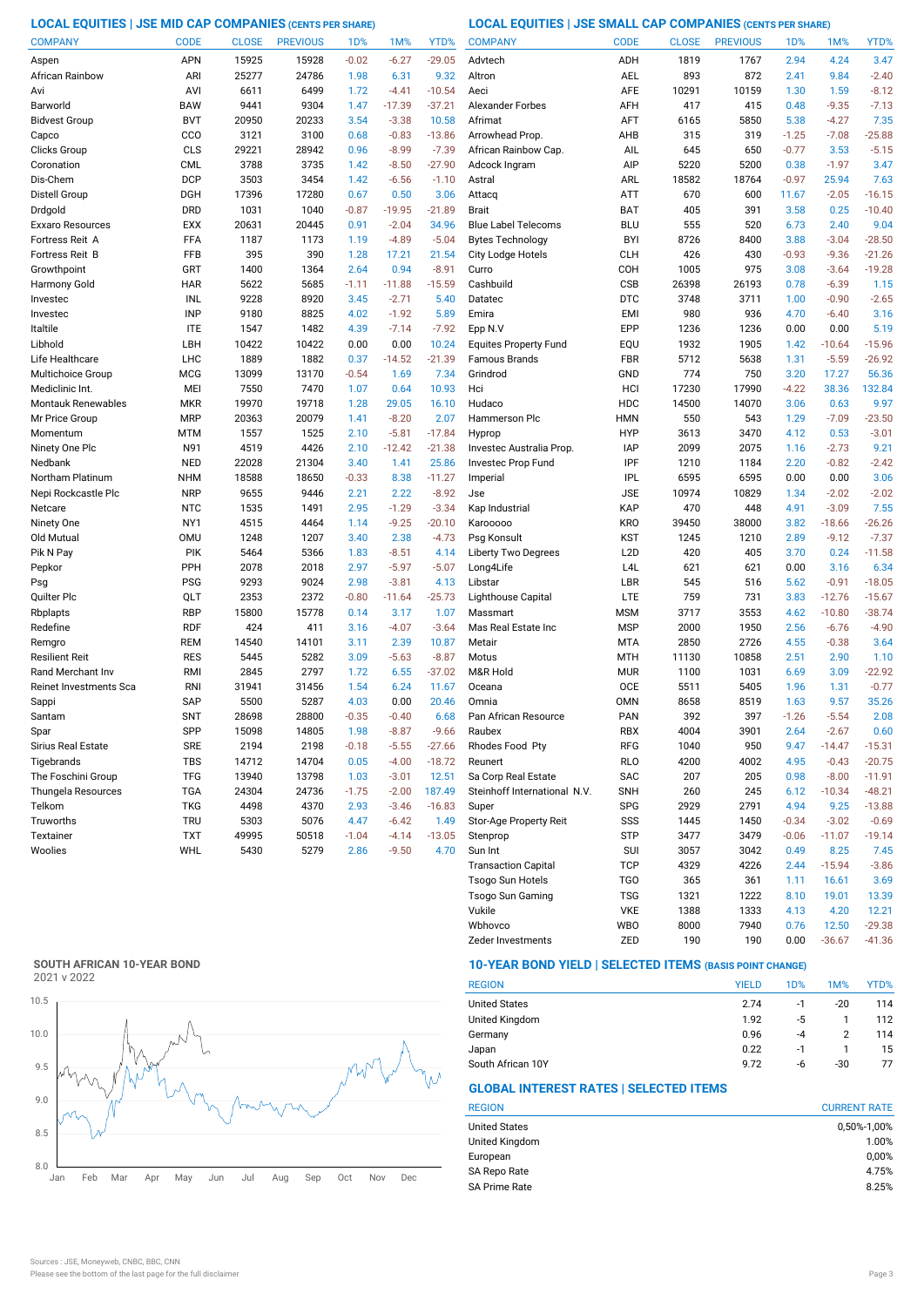### **EUROPEAN INDICES**

normalised percentage performances



**AMERICAN INDICES**

normalised percentage performances



### **ASIAN INDICES**

normalised percentage performances



### Sources : JSE, Moneyweb, CNBC, BBC, CNN

### **GLOBAL MARKETS EUROPEAN MARKET COMMENTARY**

### SELECTED HEADLINES

European stocks closed higher on Friday, scoring a positive week as fears over monetary policy tightening subsided slightly. The pan-European Stoxx 600 provisionally closed up by 1.5%, with tech stocks adding 3.2% to lead gains as most sectors and major bourses entered positive territory. Markets also remain attuned to the conflict in Ukraine, with a U.S. official saying Russia is making "incremental progress" in the Donbas region. Russia's Defense Ministry claimed that it will allow foreign ships to leave ports on the Black Sea and Sea of Azov, according to state news agency Interfax, amid mounting concerns about rising global food prices.



### **AMERICAN MARKET COMMENTARY**

### SELECTED HEADLINES

Investors got a reprieve from a painful sell-off as the Dow Jones Industrial Average and the S&P 500 rallied to close their best weeks since November 2020. Meanwhile, a report showing inflation slowing a bit helped give stocks a boost on Friday. The core personal consumption expenditures price index rose 4.9% in April, down from the 5.2% pace seen the previous month. This particular report is watched closely by the Federal Reserve when setting policy. Investors on Friday also continued to parse through retail earnings.



### **ASIAN MARKET COMMENTARY**

### SELECTED HEADLINES

Shares in Asia-Pacific rose this morning as investors look ahead to major economic data releases later in the week. China is set to announce its official manufacturing Purchasing Managers' Index for May on Tuesday, with investors looking for clues on the economic impact of Covid-related lockdowns on the mainland.